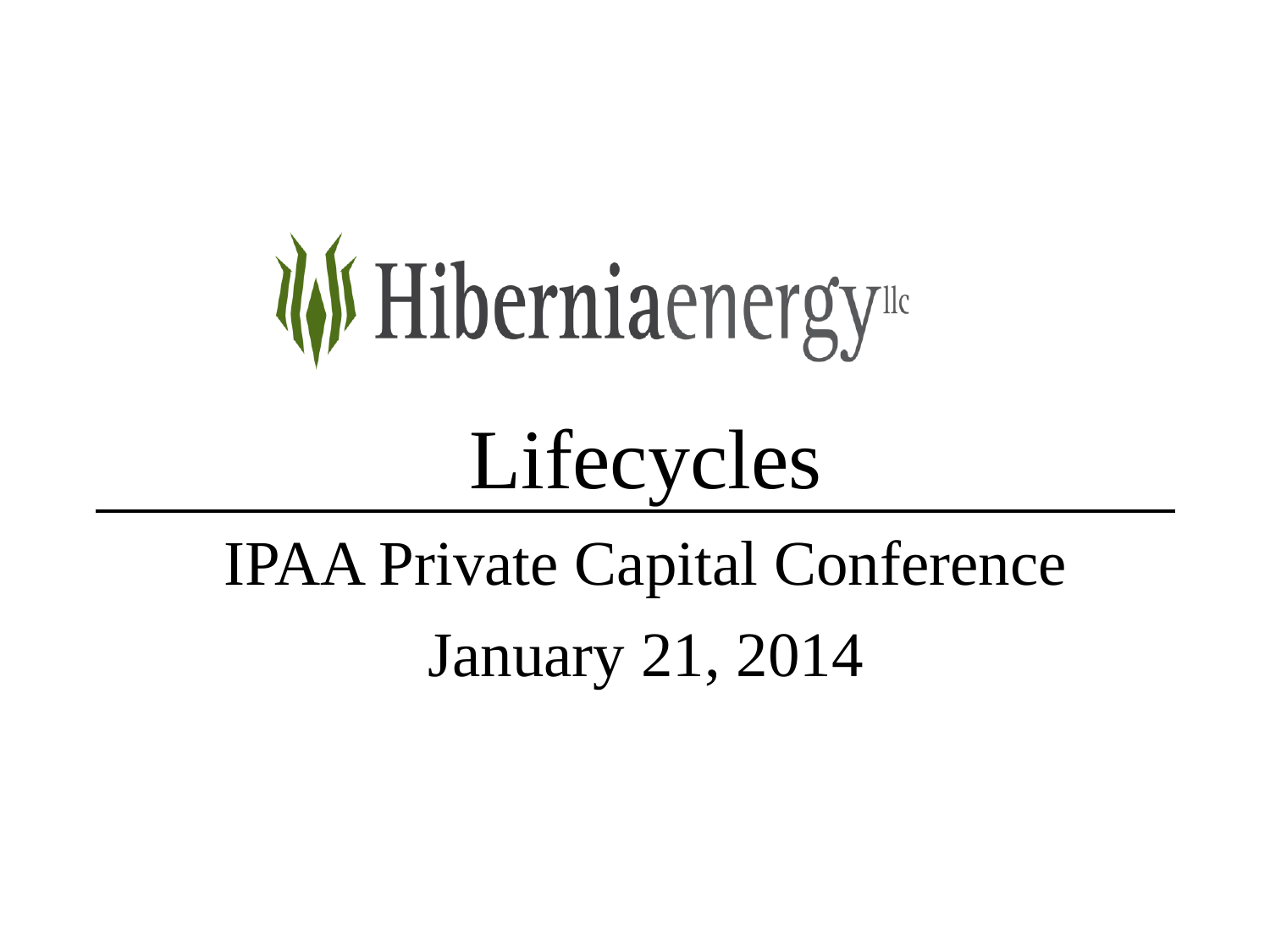#### The Business Cycles



#### Hiberniaenergy<sup>®</sup>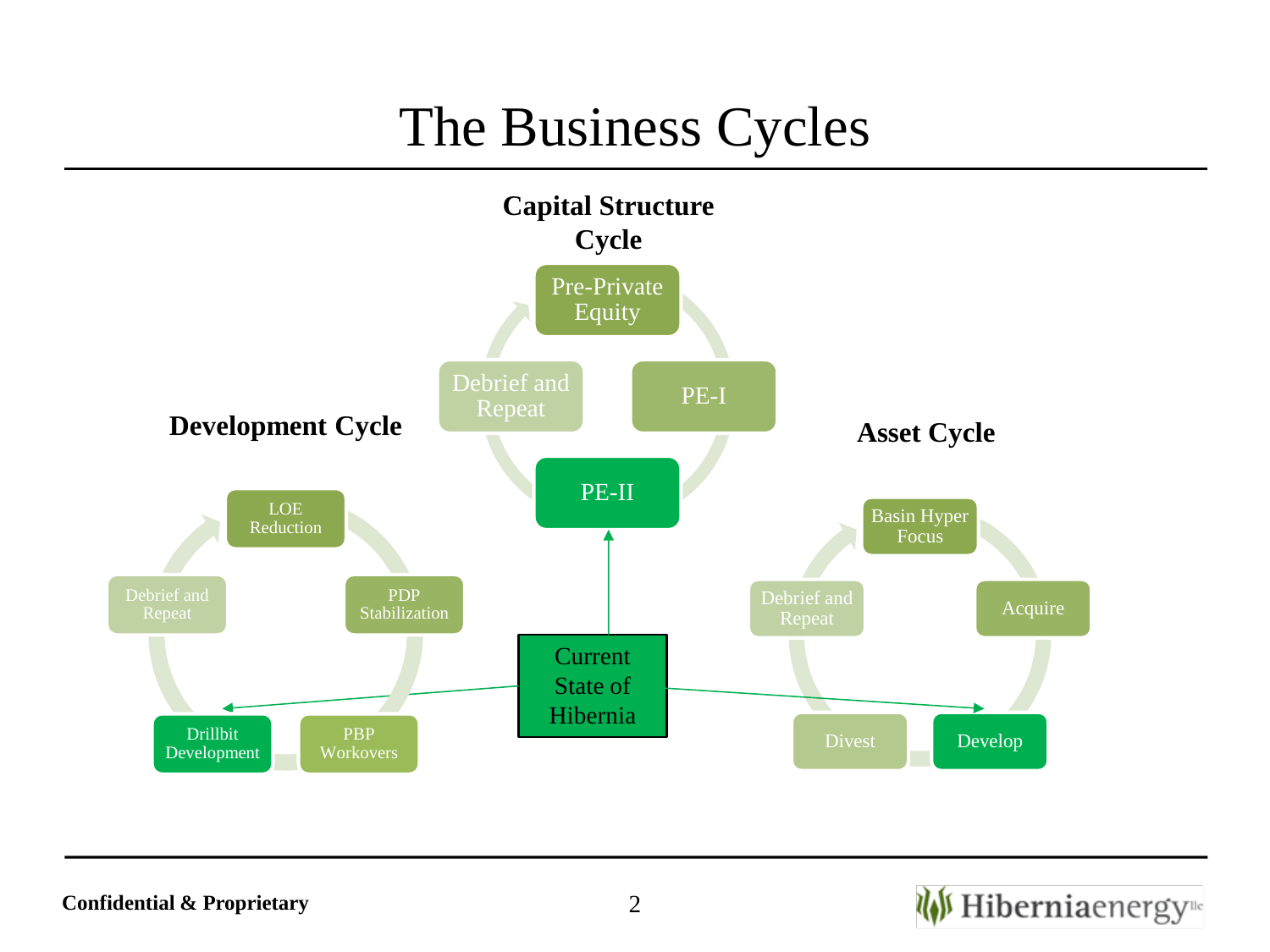### The Beginning

- Hibernia Resources, LLC was founded in September, 2007 by Embry Canterbury and Carl Carter
- Embry Canterbury-President, COO and Co-CEO
	- Petroleum Engineer with extensive experience in drilling, completions, production, acquisitions and divestments with career focus on stimulation driven assets
	- Prior Experience: Childhood, Texas A&M, Halliburton IS Program, Ro-Jo and North American Energy
- Carl Carter-CFO and Co-CEO
	- Extensive experience in in oil and gas acquisitions, divestitures, structured finance, valuation analysis
	- Prior Experience: University of Texas B.S, Thunderbird MBA, Enron, UBS Warburg and Founder/Owner of Southern Producer Services
- Common Themes and Visions
	- Shared common business and personal principals and the desire to pursue smaller and distressed (geographical/financial/technical) PDP assets passed over by larger operators – Upside HBP'd by PDP
	- Permian and Fort Worth Basins were made a priority due to past technical and financial experience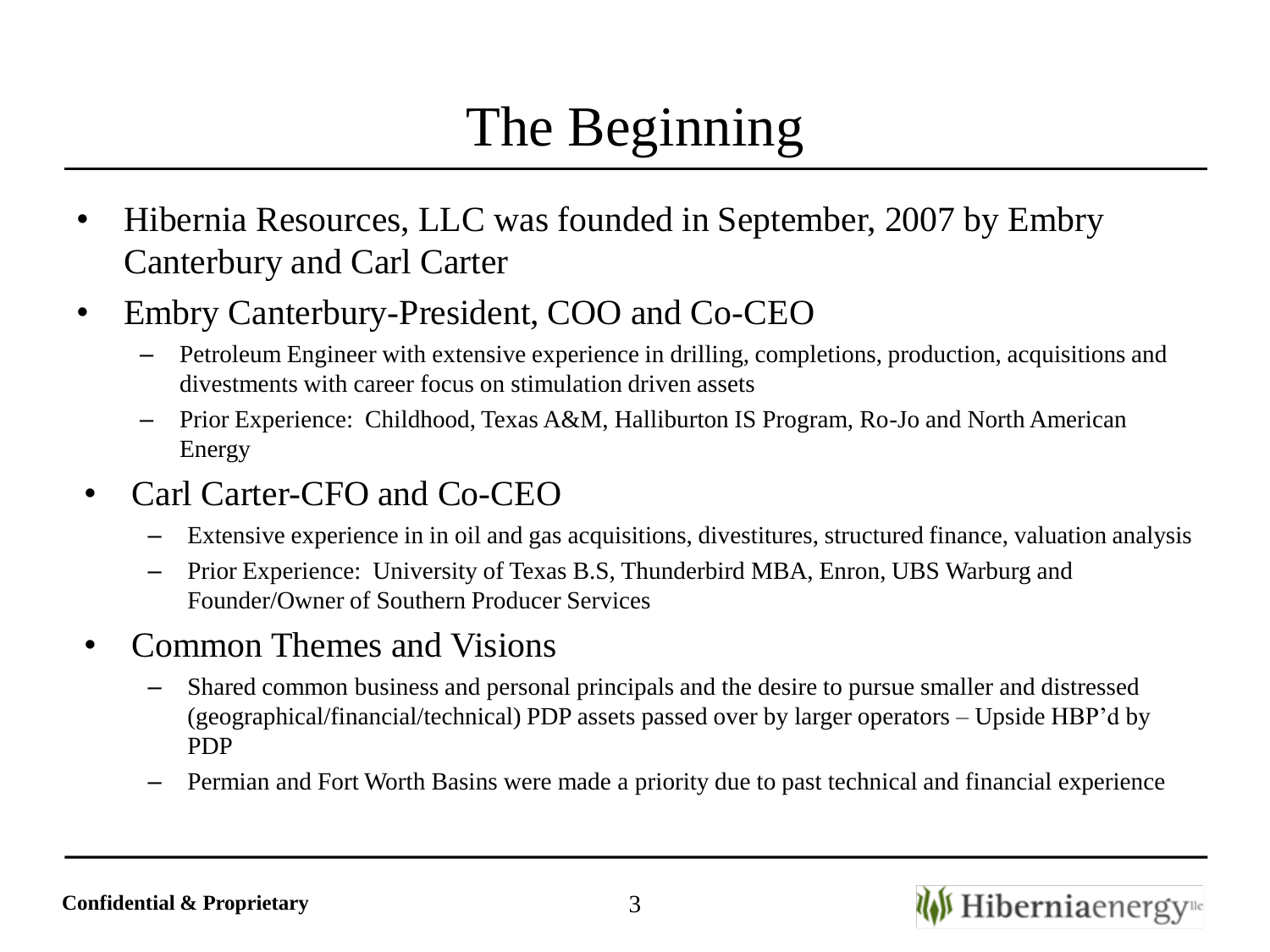Building the Foundation September 2007-2009

- Migrating towards the Permian
- Began with one industry partner wanting exposure to PDP with upside
- On Day 1, Hibernia began with operations on 20 wells in the Fort Worth Basin
- Focused majority of time and resources to the Permian Basin
- Screened over 100 acquisition candidates in the region
- Hyper focus on Martin County and compiled a list of 20 targets that fit our acquisition criteria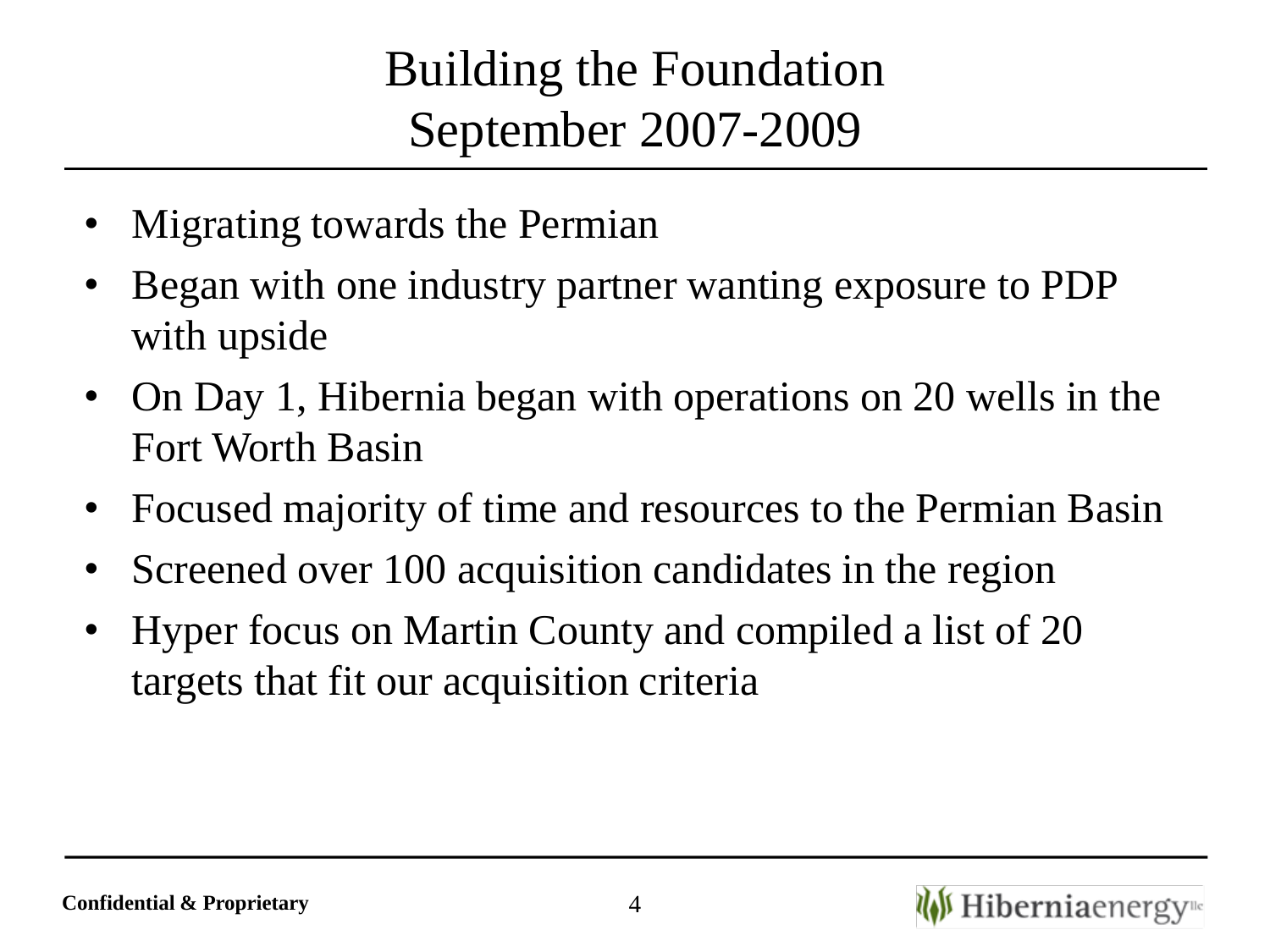#### Building the Foundation September 2007-2009

- March 2008: Acquired operated properties in Central Martin County for \$3.7 million
	- Consisted of 5 wells producing 40 net BOEPD and holding 480 acres
	- Hibernia held 25% Non-Op WI and bought out the operator who no longer had an interest in developing the assets any further
- December 2008: Fort Worth Basin Divestiture Lone Camp Assets, Palo Pinto **County** 
	- Assets had come full cycle and wanted to focus more on Permian oil assets
	- Scorecard (some of the development was done by management at prior companies)
		- Acquired in February 2006 for \$1.1 million and sold in December 2008 for \$2.0 million, generating a 53% IRR (102% unlevered)
- Martin West I Acquisition, October 2009 Acquired 87.5% operated WI on the Holt/Mabee Ranch for \$2.7 million
	- Consisted of 10 wells producing 50 net BOEPD and holding 1,520 acres but came with burdens which team was able to work through (Technically/financially neglected; Title issues; Low NRI; Surface/Mineral owner disputes; Unfavorable Marketing Contracts)
	- This gave Hibernia a solid acreage position in the Northern Midland Basin surrounded by multiple bolt-on targets that had been pursued since 2007

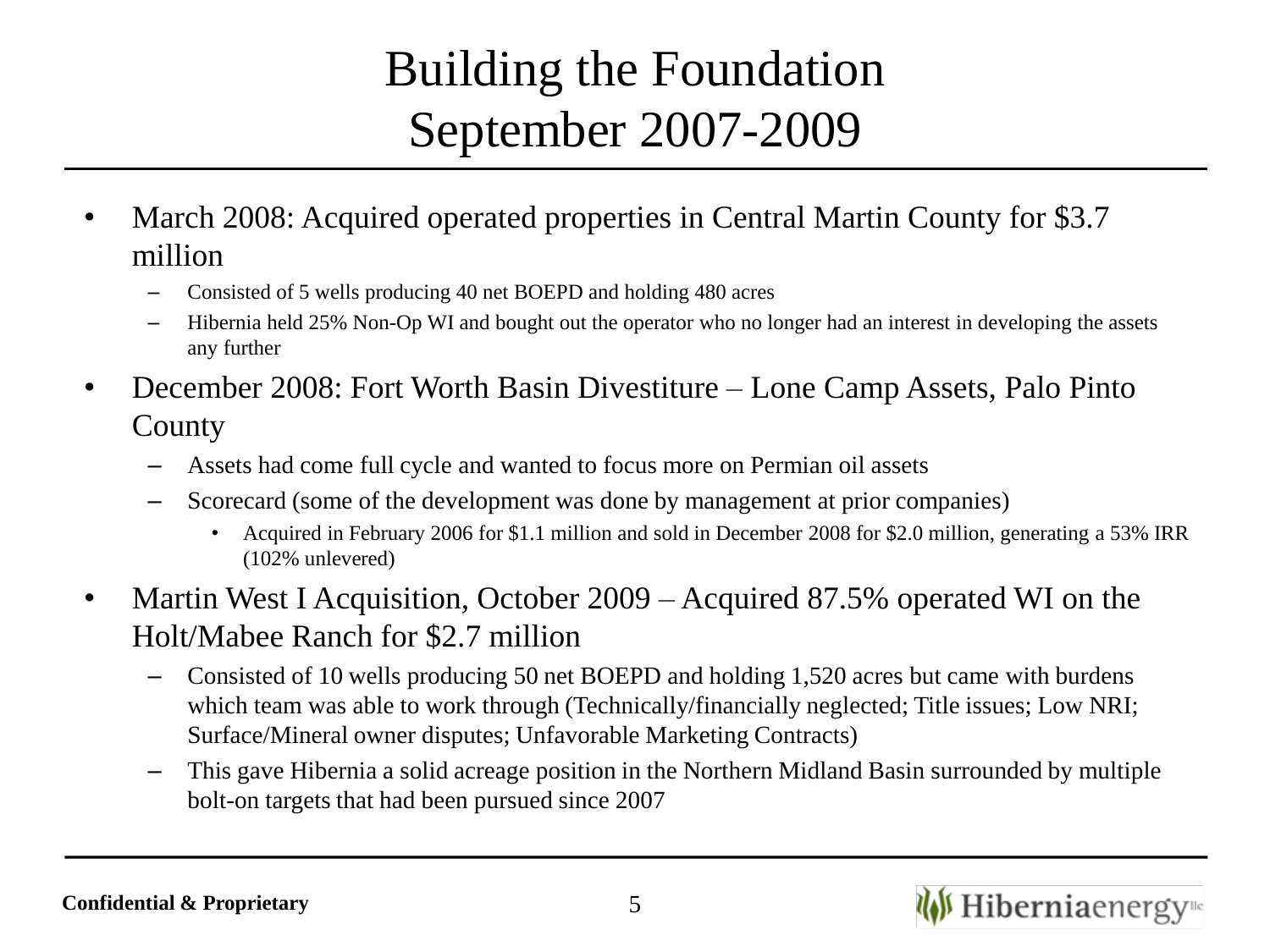#### Getting Ready for the Ride Q4 2009-Q2 2010

- "Putting the band together"
	- Hired in-house operations engineer and a land/BD manager
	- Relocated longtime completion consultant to Midland
	- Martin County Focus
	- Optimization and stabilization of recently acquired PDP
		- Reduced LOE by 30%, increased production by 25% and reduced downtime by 25%
	- PBP/PDNP Workovers—Majority Permian
	- Bolt on acquisitions/title clean up
		- Closed on 20+ additional transactions consisting of WI and ORRI
	- Bolstered surface and mineral owner relations
	- Performed grass roots geological study and mapping to prepare for drillbit development
	- Industry Partner had  $+/-$  80% WI and Hibernia held the balance in all assets
	- Hibernia was positioned to embark on an Atokaberry Drilling Campaign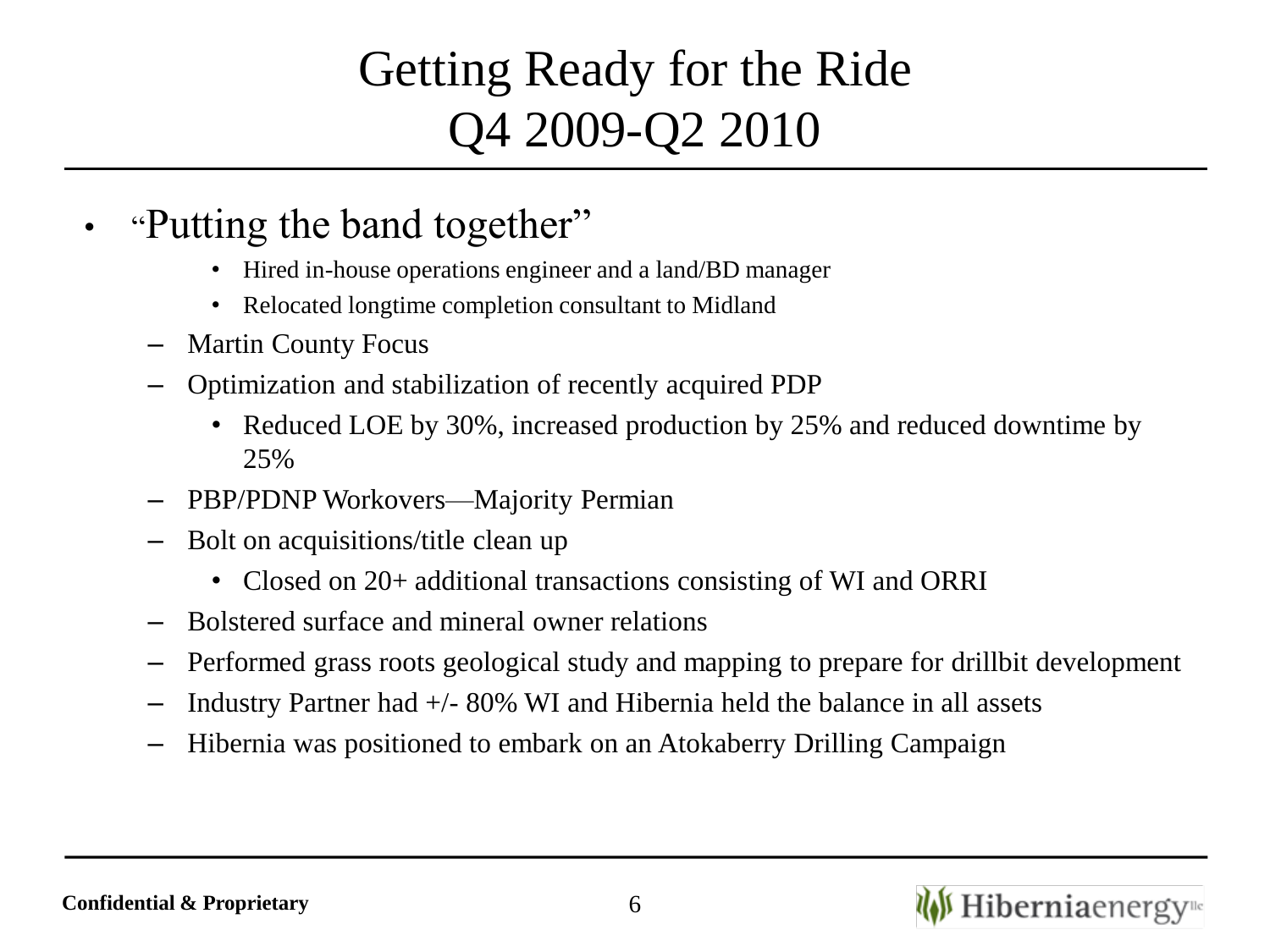#### Private Equity Round I Natural Gas Partners

- August 2010: Closed on a \$50MM commitment with NGP Fund IX with Canterbury and Carter contributing \$3.0mm of producing assets located in Martin and Palo Pinto Counties
	- Original Board consisted of Chris Carter (NGP), Christopher Ray (NGP) Carl Carter, Embry Canterbury and Steve Gray (outside director)
	- Current Board consists of Tomas Ackerman (NGP), Daniel Goodman (NGP), Jesse Bomar (NGP) and Carl Carter and Embry Canterbury
	- Issued generous incentive unit package to key employees giving them skin in the game to further align all interests
	- December 2010: Bought out industry partner and now controlled 100% of the WI in all our assets major step in the business plan
- Acquisition Campaign: 2010-2012
	- Q1 to Q2-2011: Overriding Royalty Interest Consolidation & Deep/Shallow Allocations plus added additional deep rights and ground floor leases to the core asset base
	- January 2012-University 14-7: added 320 acres in a distressed deal +/- 3 miles from our Holt assets
	- March 2012: Acquire 19.125% non-op WI in PDP and acreage surrounding our core Holt & Mabee acreage. We had pursued this asset since 2007 and only way in was via the acquisition of the non-op WI. *More on this later……*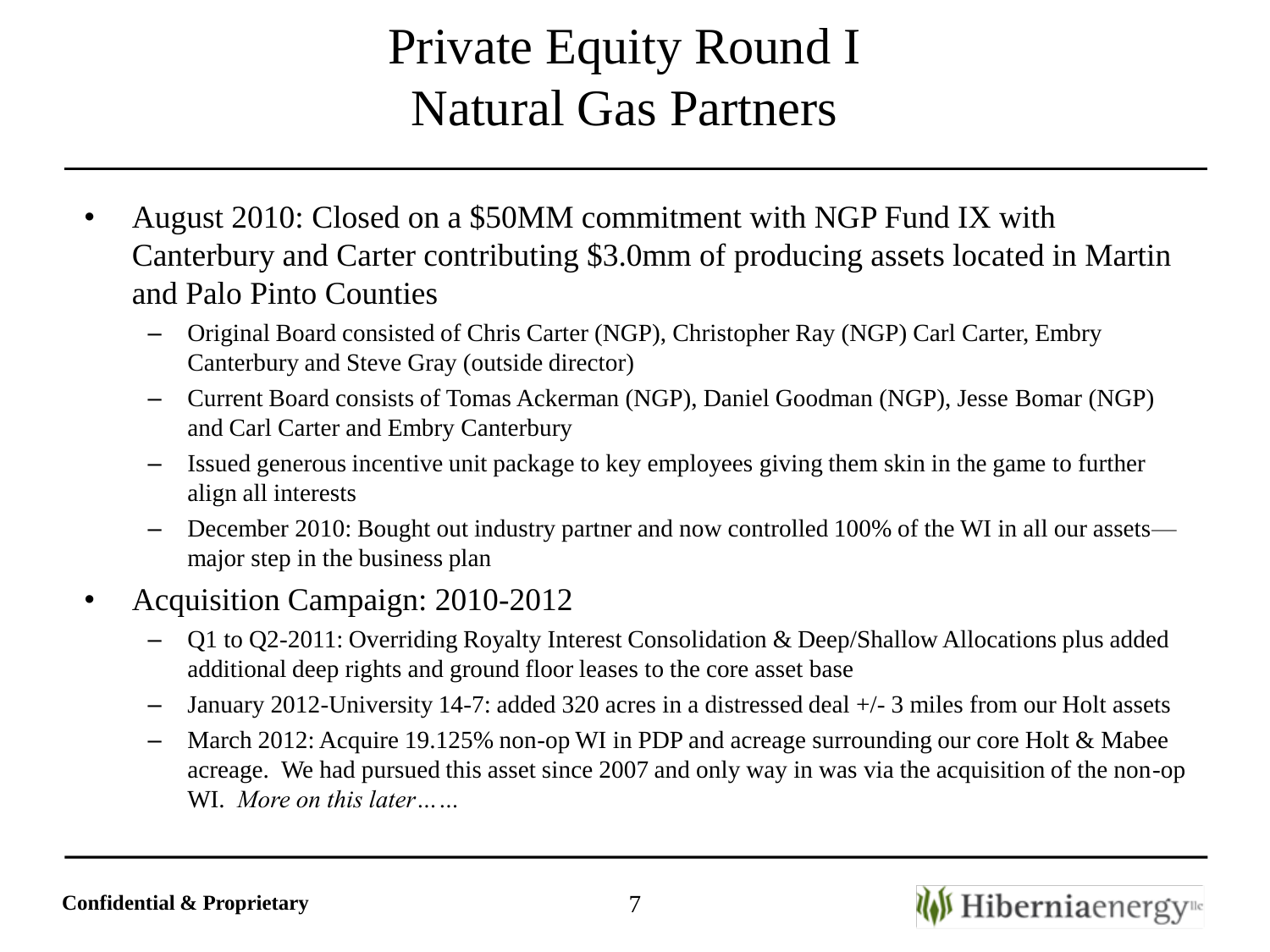#### Private Equity-Round I

- Development Campaign: 2010-2012
	- Differentiated ourselves apart from offset operators in many ways but single most important factor was an aggressive completion program focusing on Atoka Detrital to Leonard leaving Jo Mill to Clearfork behind pipe—*Atokaberry*
	- December 2010 to May 2012
		- Drilled and completed 11 new wells
		- Performed additional behind pipe workovers
		- Installed major infrastructure to deal with sourcing water in record drought
		- Had planned to go to market with assets in Q3-2012 but began negotiations with a preemptive party in late February 2012
	- May 2012: Sold all assets in Hibernia except the March 2012 bolt on
- Cycle Highlights of Private Equity I:
	- **Deployed \$22 million in equity and \$24 million in debt**
	- **Sold assets for \$122 million**
	- Paid off all bank debt, made distribution to all primary equity and incentive unit holders. Held back cash to develop the assets withheld from sale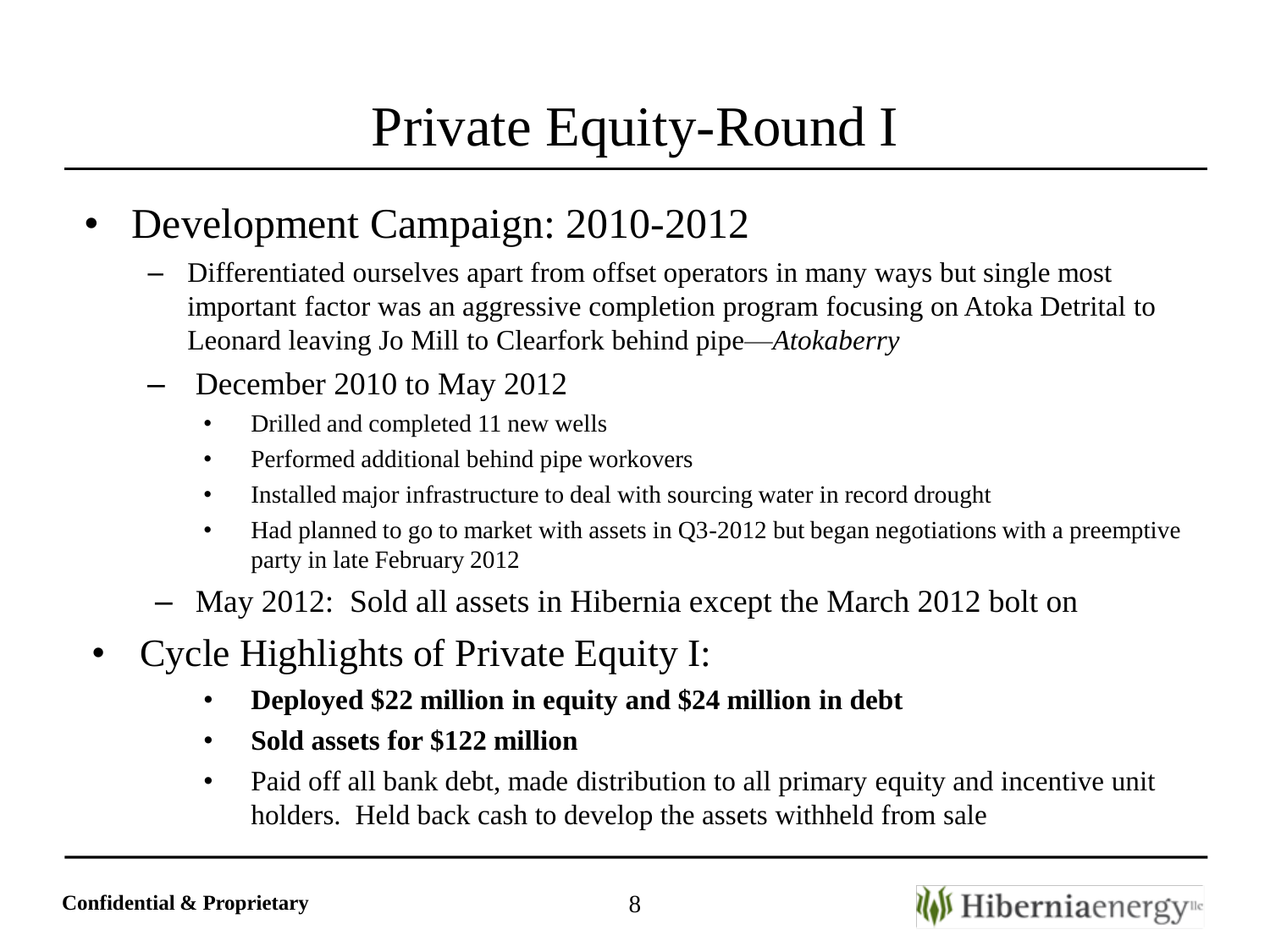#### Back to March 2012 Bolt On 5,373 acres – Martin County, Texas

- Q1-2012: Hibernia was buying and selling assets on the same ranch in Martin County at the same time; Much by design but much by luck and perseverance.
	- The deal focused around a 19.125% non-operated WI in 27 PDP wells and 4,930 acres, all situated in and around assets that Hibernia had been developing for 2.5 years (sold that May-2012). The other 80.875% WI was owned and operated by an entity in distress since 2006.
	- The acquisition also included 100% WI in 1 PDP well and 443 acres adjacent to assets Hibernia had been developing for 2.5 years (sold in May 2012)
	- In May 2012, the 80.875% WI went in to bankruptcy
- May 2013: Acquired the 81.875% WI in the Holt/Mabee assets post Bankruptcy
	- Re-capitalized Hibernia Energy I into Hibernia Energy IA
	- Management rolled 100% of remaining Hibernia I ownership/proceeds into Hibernia IA
		- New Term Sheet and Incentive Unit Packages
	- Acquisition was funded from existing cash, bank debt and NGP Fund IX
- "Putting the Band Back Together"
	- Add key personnel to the team and issued all aggressive incentive unit packages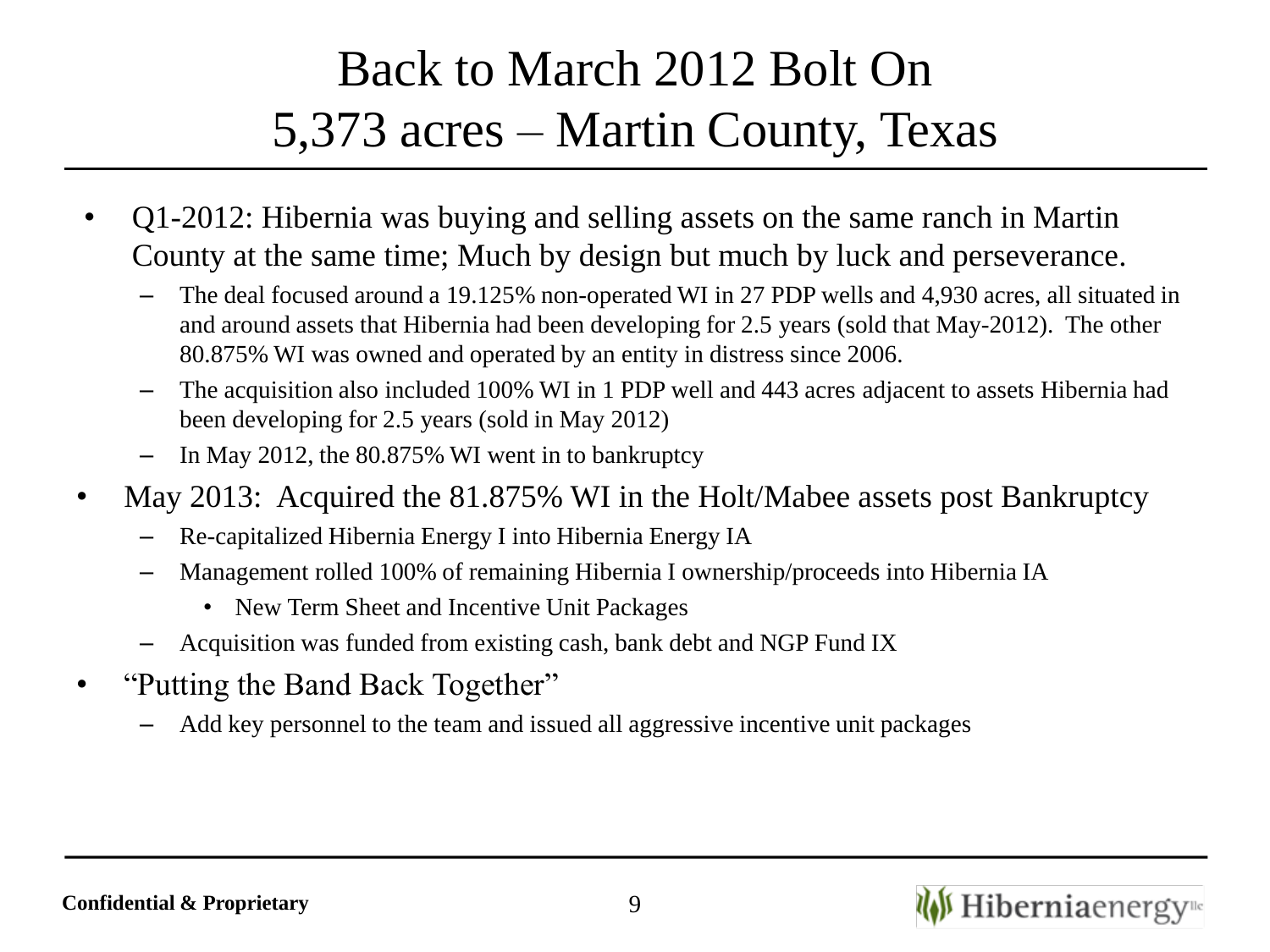#### Private Equity Round II Bigger, Better & Faster

- May 2013 Present: Execute Business Plan
	- Immediately commenced development:
		- Completion of wells that has been drilled and cased during the bankruptcy; major PDP stabilization; downhole upgrades and LOE reduction campaign
	- Continue with bolt-on plan by adding acreage and deep rights
- Began transition from vertical only to vertical  $+$  horizontal company
	- Undertook massive infrastructure buildup
		- Water Sourcing
		- Water Disposal
		- Battery Consolidation/Upgrades
		- Constructed 5 interconnected frac ponds capable of storing 1,000,000 barrels of fresh water
	- Commenced drilling in late June 2013
	- Added second rig in October 2013
	- Spudded first horizontal Wolfcamp B well in November 2013 and fraced in early January 2014
	- Will continue to run one vertical Atokaberry rig and one horizontal rig that will ultimately test four benches.